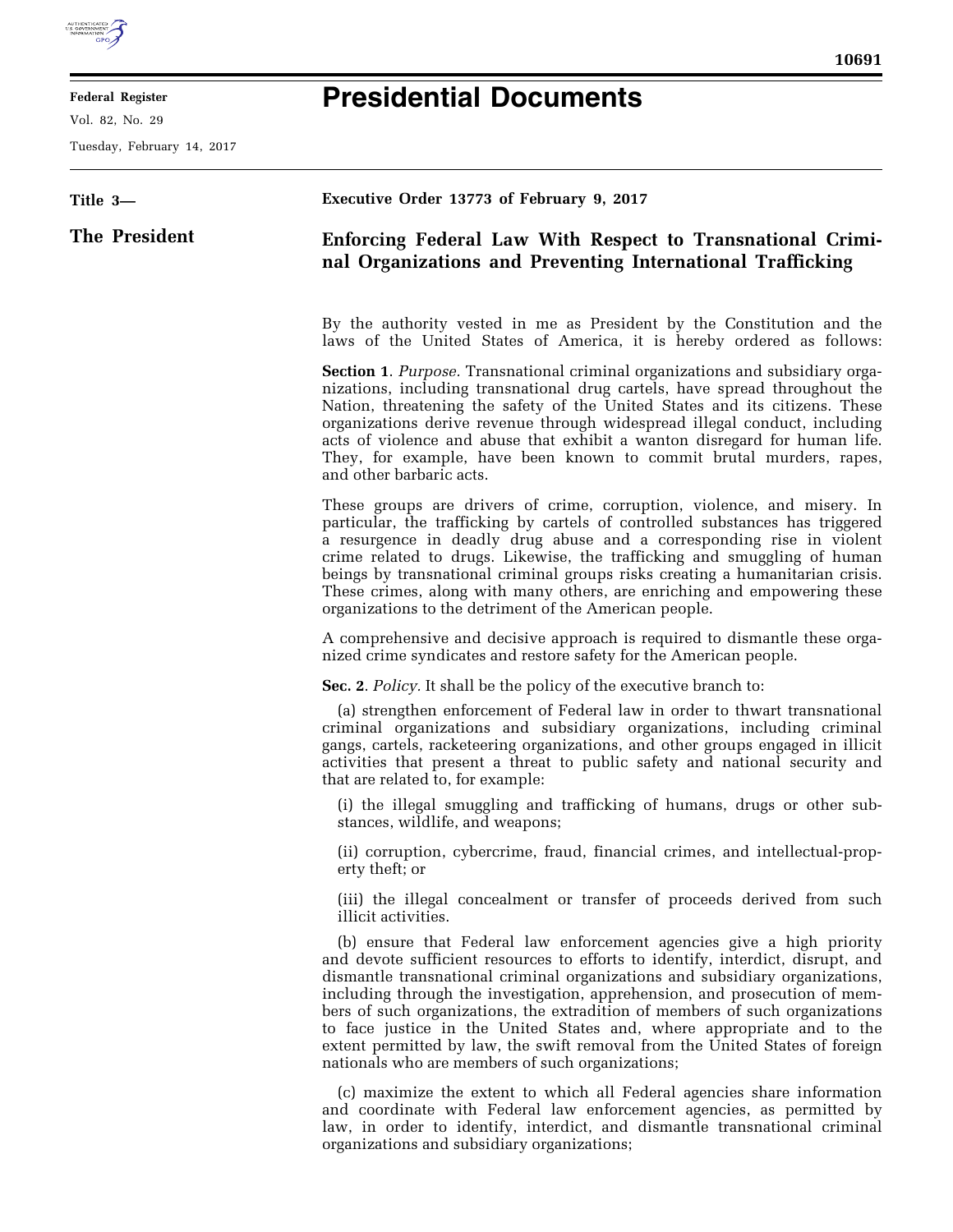(d) enhance cooperation with foreign counterparts against transnational criminal organizations and subsidiary organizations, including, where appropriate and permitted by law, through sharing of intelligence and law enforcement information and through increased security sector assistance to foreign partners by the Attorney General and the Secretary of Homeland Security;

(e) develop strategies, under the guidance of the Secretary of State, the Attorney General, and the Secretary of Homeland Security, to maximize coordination among agencies—such as through the Organized Crime Drug Enforcement Task Forces (OCDETF), Special Operations Division, the OCDETF Fusion Center, and the International Organized Crime Intelligence and Operations Center—to counter the crimes described in subsection (a) of this section, consistent with applicable Federal law; and

(f) pursue and support additional efforts to prevent the operational success of transnational criminal organizations and subsidiary organizations within and beyond the United States, to include prosecution of ancillary criminal offenses, such as immigration fraud and visa fraud, and the seizure of the implements of such organizations and forfeiture of the proceeds of their criminal activity.

**Sec. 3**. *Implementation.* In furtherance of the policy set forth in section 2 of this order, the Secretary of State, the Attorney General, the Secretary of Homeland Security, and the Director of National Intelligence, or their designees, shall co-chair and direct the existing interagency Threat Mitigation Working Group (TMWG), which shall:

(a) work to support and improve the coordination of Federal agencies' efforts to identify, interdict, investigate, prosecute, and dismantle transnational criminal organizations and subsidiary organizations within and beyond the United States;

(b) work to improve Federal agencies' provision, collection, reporting, and sharing of, and access to, data relevant to Federal efforts against transnational criminal organizations and subsidiary organizations;

(c) work to increase intelligence and law enforcement information sharing with foreign partners battling transnational criminal organizations and subsidiary organizations, and to enhance international operational capabilities and cooperation;

(d) assess Federal agencies' allocation of monetary and personnel resources for identifying, interdicting, and dismantling transnational criminal organizations and subsidiary organizations, as well as any resources that should be redirected toward these efforts;

(e) identify Federal agencies' practices, any absence of practices, and funding needs that might hinder Federal efforts to effectively combat transnational criminal organizations and subsidiary organizations;

(f) review relevant Federal laws to determine existing ways in which to identify, interdict, and disrupt the activity of transnational criminal organizations and subsidiary organizations, and ascertain which statutory authorities, including provisions under the Immigration and Nationality Act, could be better enforced or amended to prevent foreign members of these organizations or their associates from obtaining entry into the United States and from exploiting the United States immigration system;

(g) in the interest of transparency and public safety, and in compliance with all applicable law, including the Privacy Act, issue reports at least once per quarter detailing convictions in the United States relating to transnational criminal organizations and their subsidiaries;

(h) to the extent deemed useful by the Co-Chairs, and in their discretion, identify methods for Federal agencies to coordinate, as permitted by law, with State, tribal, and local governments and law enforcement agencies, foreign law enforcement partners, public-health organizations, and non-governmental organizations in order to aid in the identification, interdiction,